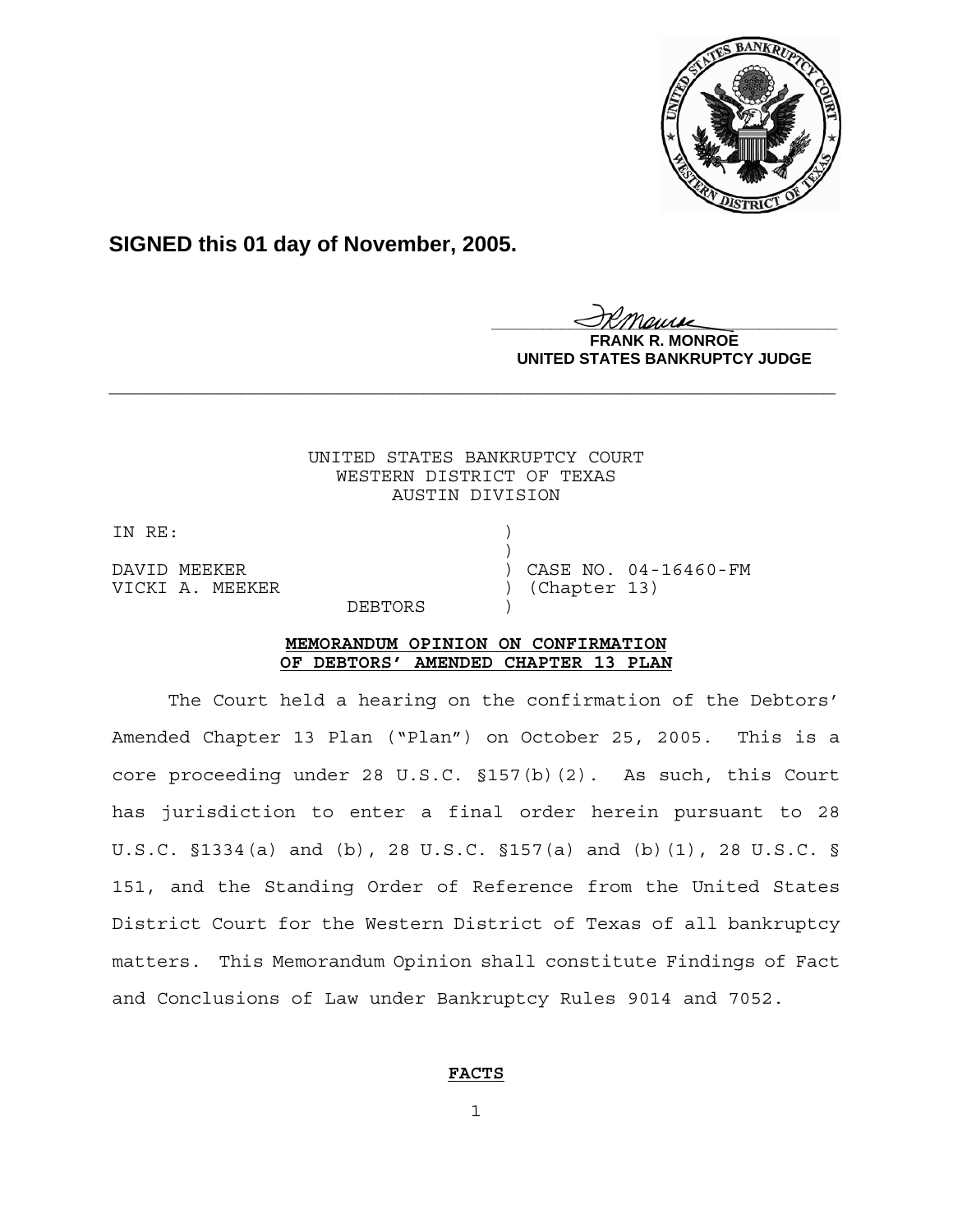Debtors filed this Chapter 13 case on December 20, 2004. Schedules, Statements of Affairs, the Chapter 13 Plan, and other required pleadings were filed on January 3, 2005.

The §341 Meeting of Creditors was set for February 2, 2005 at 4:00 p.m. Although the docket sheet fails to reflect whether or not it was actually held, the Court presumes that it was. At that meeting, the Trustee requested a copy of the Debtors' 2004 Income Tax Return. The record does not reflect whether the tax return had actually been filed as of that date. Indeed, the record fails to establish when it was filed. All we know is that it was not received by the Trustee from the Debtor until August 11, 2005.

GMAC Mortgage Corporation, a home equity lender on the Debtors' property located at 14507 Robert I. Walker in Austin, Texas [now rental property] filed its Motion for Relief from Stay on February 22, 2005 alleging the Debtors had not made the January or February 2005 mortgage payments as required under the provisions of Chapter 13.

An Agreed Order on the GMAC Motion for Relief from Stay was entered April 11, 2005 which required the Debtors to remit regular post-petition monthly payments beginning April 1, 2005 and make an additional six payments of \$584.58 beginning April 15, 2005 to cure the post-petition arrearages of January, February and March 2005.

The Chapter 13 Trustee filed an Objection to the Debtors' Claim of Exemptions on March 2, 2005.

The Trustee's Objection to Exemptions, which put in issue the total sum of \$800.00 and which pointed out that the Debtors had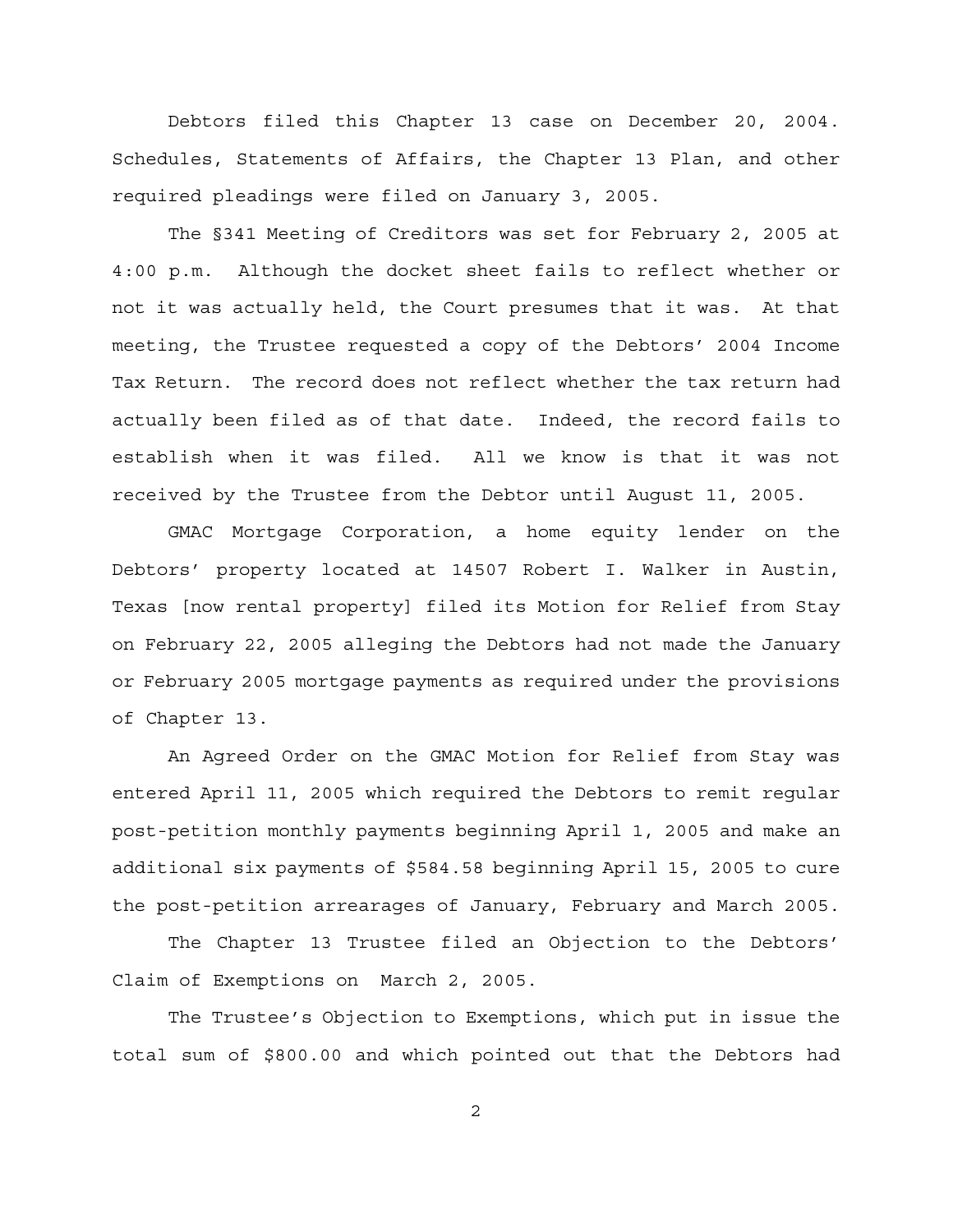used the wrong value in claiming an exemption for their homestead somehow turned into a grudge match which included a Motion for Sanctions being filed by the Debtors against the Trustee claiming the Objection was not filed in good faith and was only for the purpose of harassing the Debtors and their counsel and increasing the costs of litigation. The initial Motion for Sanctions was ultimately withdrawn, but a second Motion for Sanctions was filed the same day the first Motion for Sanctions was withdrawn. After additional and generally unnecessary pleadings by both parties and several continuances, a hearing on the Trustee's Amended Objection and related Debtors' responses and Motions for Sanctions was held July 5, 2005. An Order was entered on the Objection to Exemptions on July 12, 2005.

The Trustee objected to the Debtors' Plan on July 13, 2005, a confirmation hearing was held on July 26, 2005 and the Order Denying Confirmation of the Plan was entered August 1, 2005.

An Amended Chapter 13 Plan was filed by the Debtors on August 24, 2005 which was set for hearing on October 25, 2005.

In the interim, after having received the Debtors' 2004 Income Tax Return, the Trustee discovered that the Debtors in 2004 had gross income in addition to that which was reflected upon their Statement of Affairs in the amount of \$203,738.00 which came from an early disbursement from a 401K retirement account owned by the Debtors. Apparently, it was at or about this time that the Trustee also learned of business inventory and equipment that the Debtors owned through a sole proprietorship by the name of Bull Dog Small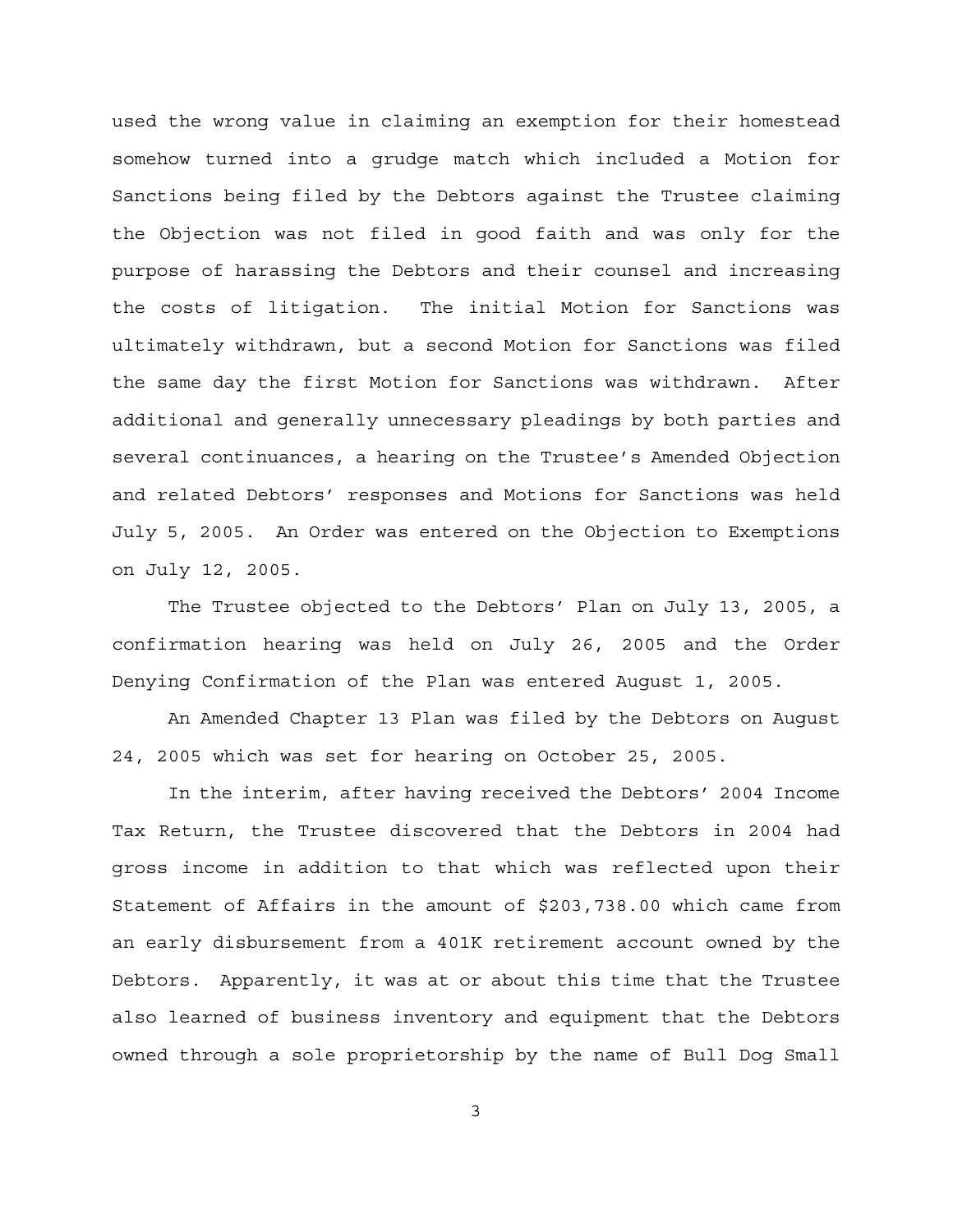Engines. The existence of this business, however, is reflected on the original Schedule I - Current Income of Individual Debtor(s) filed January 3, 2005. Such schedule makes it clear that the Debtors own such business and that they are "self-employed" and that they make approximately \$2500.00 per month from such business. The record is unclear as to whether or not the Trustee was aware of this business at the 341 meeting and requested documents with regard thereto at that time or whether she only became aware of this business at the time of examination of the 2004 Tax Return and pursuant to that discovery requested certain business documentation and information. Regardless, the Debtors have not complied with her requests.

Additionally, and more problematic, is that the Debtors have never amended their schedules to itemize and disclose the personal property assets owned in that business or any of the liabilities attributable thereto. Mr. Meeker testified at the confirmation hearing that he did not think that was the type of thing that he needed to schedule. However, it was apparent from his testimony that he has some type of financial arrangement with Textron Corporation, either in the form of a lease or some other type of financing transaction and that he had undisclosed amounts of inventory at the business on the Petition date and does now as well. Unfortunately, no one chose to further develop these facts at the hearing so the Court is in the dark as to the specifics of the Debtors' business.

It should also be noted that the Debtors claimed as a business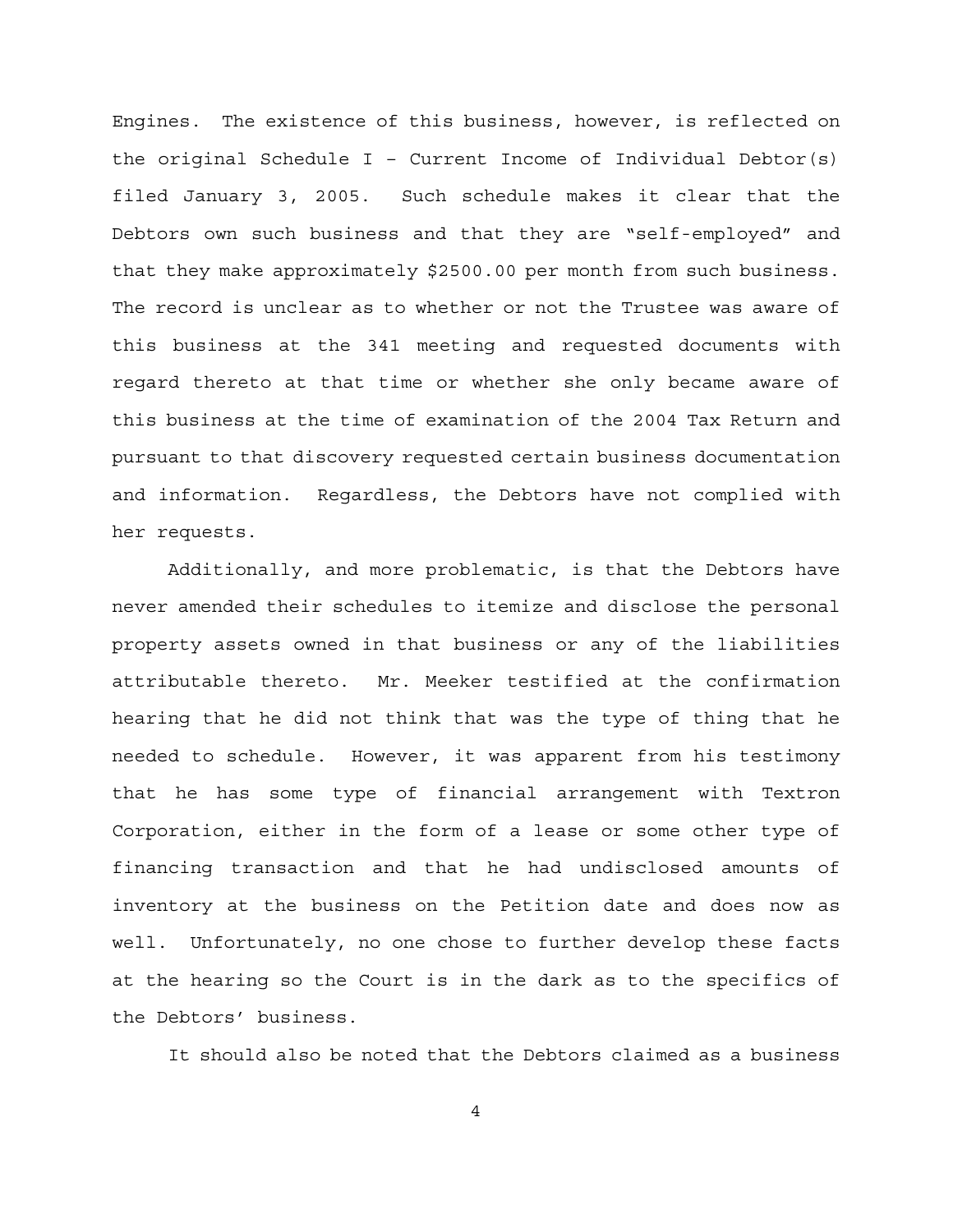homestead the property located at 100 S. Pierce, Burnet, Texas in addition to their residential homestead. This is another reason why the issue of the existence of the business and other previously undisclosed assets seems to be something that would have come to the attention of all parties in the case at a much earlier date.

 The Debtors admit the Amended Plan is infeasible and not ready for confirmation. The Debtors beg for a third chance to get it right claiming that a pending Motion by Wells Fargo to Lift the Stay on their residential homestead and the attendant accounting problems in determining how far behind the Debtors really are in making payments, which is set for hearing on October 31, 2005, is holding up their ability to propose a feasible plan.

Wells Fargo claims that the post-petition payments for May, June and July 2005 in the amount of \$3,558.50 each have not been made. Of course, the way these mortgage companies do their accounting, it is not possible to tell from anything they actually file of record which are the exact month(s) which may or may not have been paid. However, the claim of the Debtors' not being current on the post-petition home mortgage casts doubt on the Debtors' ability to propose and perform under a feasible plan. Again, no questions in this regard were asked of Mr. Meeker while he was on the stand by anyone.

#### **CONCLUSIONS**

All parties admit the Amended Plan is not confirmable as it is currently not feasible and will need further amendment with regard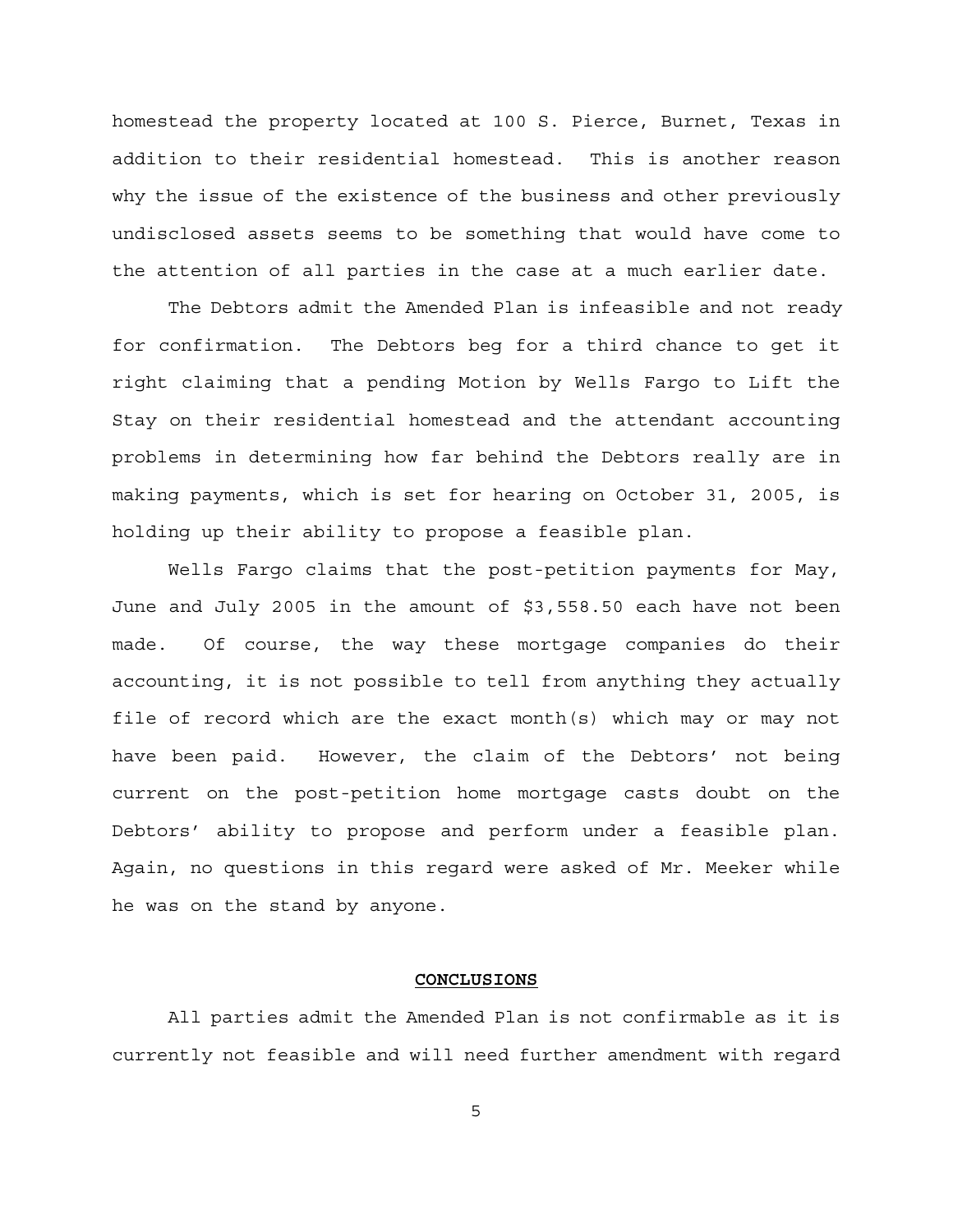to at least the treatment of the Wells Fargo claim. Further, and more significantly, we have the problem that the Schedules have never been amended to properly reflect either what business assets the Debtors own and use in the operation of Bull Dog Small Engines or what the financial obligations of the Debtors are in that regard [other than that disclosed concerning the business homestead]. And, one would suppose that the Debtors would want to address those claims one way or another in their Plan. More disturbingly, we have Mr. Meeker's testimony on the stand feigning ignorance that he needed to list assets and liabilities that relate to that business even though the existence of this business and the business homestead from where it is operated was included in the filing of Schedules on January 5, 2005. Unbelievably, however, the issue appears to only have surfaced in the past sixty days.

Some cases drag on inexplicably for any number of reasons. This one had two Plans being admittedly unconfirmable primarily because not all of the facts (assets and liabilities) relating to the Debtors' financial picture and their ability to produce income have been disclosed in the manner in which the Code requires. Since all of that is the responsibility of the Debtors, it seems that the appropriate action to take (now that we are ten and onehalf months into a case that if properly handled by all parties would have been disposed of one way or another several months ago) is to assess the judgment against the party that failed to carry out its responsibility the most.

There is no reason in this case to give the Debtors a third